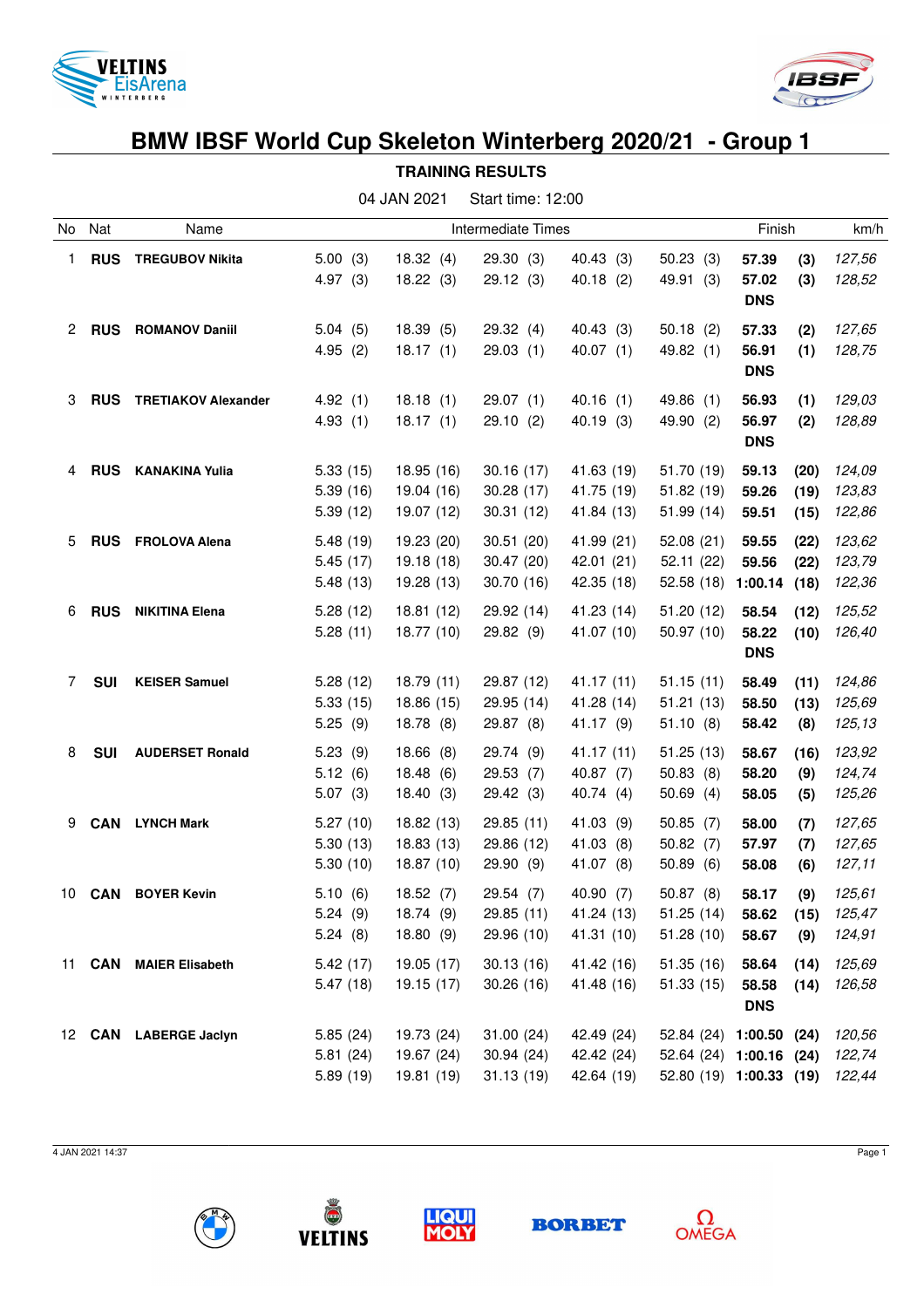



## **BMW IBSF World Cup Skeleton Winterberg 2020/21 - Group 1**

**TRAINING RESULTS**

|    | 04 JAN 2021<br>Start time: 12:00 |                              |                                  |                                        |                                       |                                           |                                       |                         |                      |                            |
|----|----------------------------------|------------------------------|----------------------------------|----------------------------------------|---------------------------------------|-------------------------------------------|---------------------------------------|-------------------------|----------------------|----------------------------|
| No | Nat                              | Name                         | Intermediate Times               |                                        |                                       |                                           |                                       | Finish                  | km/h                 |                            |
| 13 |                                  | <b>CZE</b> FERNSTAEDT Anna   | 5.71(23)<br>5.78(23)<br>5.80(18) | 19.49 (23)<br>19.58 (23)<br>19.65 (18) | 30.63(22)<br>30.75(23)<br>30.86(18)   | 41.87 (20)<br>42.02 (22)<br>42.19 (16)    | 51.74 (20)<br>51.91 (20)<br>52.11(15) | 58.99<br>59.23<br>59.41 | (19)<br>(18)<br>(14) | 126,40<br>125,87<br>125,69 |
| 14 | <b>ITA</b>                       | <b>GASPARI Mattia</b>        | 5.27(10)<br>5.31(14)<br>5.21(6)  | 18.76 (10)<br>18.79 (11)<br>18.68(5)   | 29.82 (10)<br>29.84 (10)<br>29.73 (5) | 41.05 (10)<br>41.04 (9)<br>40.95 (5)      | 50.90(9)<br>50.86(9)<br>50.80(5)      | 58.12<br>58.04<br>58.01 | (8)<br>(8)<br>(4)    | 126,71<br>127,16<br>126,89 |
| 15 | <b>ITA</b>                       | <b>MARGAGLIO Valentina</b>   | 5.31(14)<br>5.29(12)<br>5.38(11) | 18.85 (14)<br>18.82 (12)<br>18.96 (11) | 29.90 (13)<br>29.87 (13)<br>30.06(11) | 41.28 (15)<br>41.16 (12)<br>41.50 (11)    | 51.28(14)<br>51.13(12)<br>51.56(11)   | 58.65<br>58.47<br>58.98 | (15)<br>(12)<br>(11) | 124,43<br>125,04<br>124,00 |
| 16 | <b>ITA</b>                       | <b>CRIPPA Alessia</b>        | 5.56(21)<br>5.58(21)<br>5.60(16) | 19.39 (22)<br>19.38 (22)<br>19.41 (17) | 30.71(23)<br>30.68 (22)<br>30.75(17)  | 42.20 (23)<br>42.12 (23)<br>42.24 (17)    | 52.30 (23)<br>52.21(23)<br>52.40 (17) | 59.74<br>59.65<br>59.92 | (23)<br>(23)<br>(17) | 123,58<br>123,66<br>122,74 |
| 17 | <b>POL</b>                       | POLYVACH Vladyslav           | 5.22(8)<br>5.25(10)<br>5.23(7)   | 18.69(9)<br>18.84 (14)<br>18.71(7)     | 29.72 (8)<br>29.96 (15)<br>29.75 (7)  | 40.99 (8)<br>41.36 (15)<br>41.04 (7)      | 51.31(15)<br>51.69(18)<br>51.17(9)    | 58.89<br>59.38<br>58.69 | (18)<br>(20)<br>(10) | 121,70<br>120,20<br>123,41 |
| 18 |                                  | UKR HERASKEVYCH Vladyslav    | 5.13(7)<br>5.14(7)<br>5.15(4)    | 18.50(6)<br>18.49(7)<br>18.53(4)       | 29.43(6)<br>29.41<br>(5)<br>29.52(4)  | 40.55(5)<br>40.53<br>(4)<br>40.73 (3)     | 50.37(4)<br>50.34(4)<br>50.62(2)      | 57.54<br>57.51<br>57.88 | (4)<br>(4)<br>(2)    | 127,79<br>127,47<br>126,13 |
| 19 |                                  | <b>GBR</b> THOMPSON Craig    | 5.03(4)<br>5.11(5)<br>5.01(2)    | 18.29<br>(3)<br>18.46(5)<br>18.35(2)   | 29.22(2)<br>29.41<br>(5)<br>29.35(1)  | 40.39 (2)<br>40.66<br>(6)<br>40.54(1)     | 50.40(5)<br>50.60(6)<br>50.47(1)      | 57.81<br>57.89<br>57.77 | (5)<br>(5)<br>(1)    | 123,83<br>125,74<br>125,83 |
| 20 |                                  | <b>GBR</b> FULKER Ben        | 5.37(16)<br>5.18(8)<br>5.20(5)   | 18.93 (15)<br>18.65(8)<br>18.68 (5)    | 29.97 (15)<br>29.68(8)<br>29.73 (5)   | 41.17 (11)<br>41.07 (10)<br>41.03 (6)     | 51.10(10)<br>51.02(11)<br>50.96(7)    | 58.40<br>58.37<br>58.26 | (10)<br>(11)<br>(7)  | 125,69<br>125,96<br>125,78 |
| 21 |                                  | <b>GBR</b> WYATT Marcus      | 4.97(2)<br>4.97(3)<br>5.00(1)    | 18.27(2)<br>18.30(4)<br>18.34(1)       | 29.32(4)<br>29.35(4)<br>29.40(2)      | 40.63<br>(6)<br>40.64<br>(5)<br>40.72 (2) | 50.58(6)<br>50.59(5)<br>50.65(3)      | 57.92<br>57.93<br>57.96 | (6)<br>(6)<br>(3)    | 125,43<br>125,52<br>125,52 |
|    |                                  | 22 GBR PITTAWAY Ashleigh Fay | 5.59(22)<br>5.59(22)<br>5.61(17) | 19.36 (21)<br>19.33(21)<br>19.38 (16)  | 30.62(21)<br>30.55(21)<br>30.61(15)   | 42.08 (22)<br>41.99 (20)<br>42.11 (15)    | 52.12(22)<br>52.07(21)<br>52.18(16)   | 59.53<br>59.55<br>59.62 | (21)<br>(21)<br>(16) | 124,18<br>123,54<br>123,96 |
| 23 |                                  | <b>GBR</b> DEAS Laura        | 5.46(18)<br>5.52(19)<br>5.54(14) | 19.10 (18)<br>19.19 (19)<br>19.28 (13) | 30.22(18)<br>30.34(18)<br>30.44(13)   | 41.49 (17)<br>41.63 (17)<br>41.75 (12)    | 51.38 (17)<br>51.51(16)<br>51.70 (12) | 58.60<br>58.75<br>59.01 | (13)<br>(16)<br>(12) | 126,44<br>126,40<br>125,39 |
| 24 |                                  | <b>GBR</b> SMITH Madelaine   | 5.49(20)<br>5.52(19)<br>5.55(15) | 19.17 (19)<br>19.23 (20)<br>19.35 (15) | 30.30 (19)<br>30.39(19)<br>30.57(14)  | 41.59 (18)<br>41.72 (18)<br>41.95 (14)    | 51.52(18)<br>51.68 (17)<br>51.93(13)  | 58.83<br>59.00<br>59.28 | (17)<br>(17)<br>(13) | 125,47<br>125,47<br>125,21 |

4 JAN 2021 14:37 Page 2









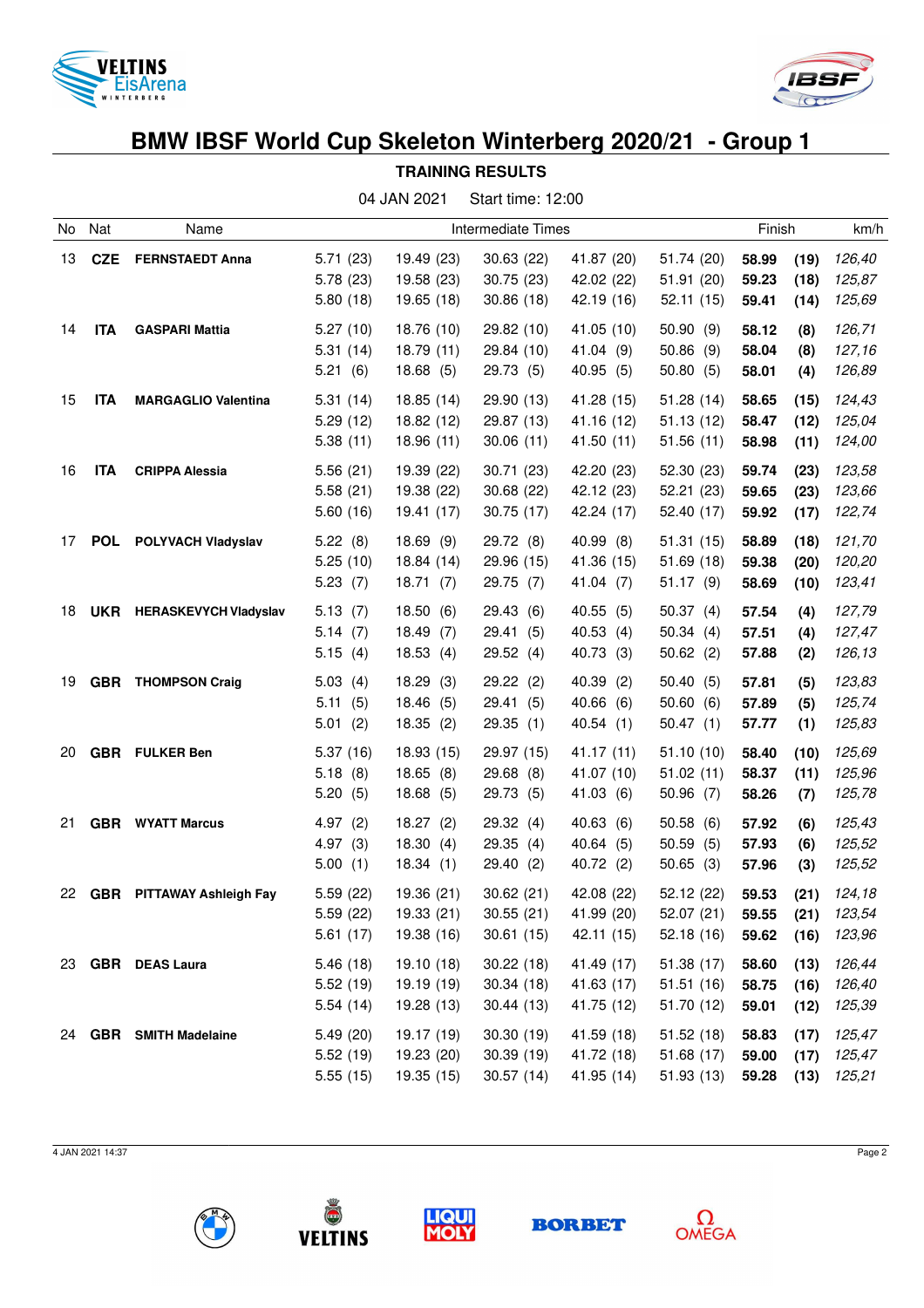



## **BMW IBSF World Cup Skeleton Winterberg 2020/21 - Group 1**

|                   | Start NOC |                            | Start Rk       |         | Speeds (km/h) |         |         |                       |                |
|-------------------|-----------|----------------------------|----------------|---------|---------------|---------|---------|-----------------------|----------------|
| <b>Order Code</b> |           | <b>Name</b>                | <b>Time</b>    | Speed 1 | Speed 2       | Speed 3 | Speed 4 | Finish<br><b>Time</b> | <b>Rk</b>      |
| 1.                |           | RUS TREGUBOV Nikita        | 5.00 3         | 62,70   | 91,67         | 95,95   | 127,56  | 57.39                 | 3              |
|                   |           |                            | 4.97 3         | 63,07   | 91,96         | 96,72   | 128,52  | 57.02                 | 3              |
|                   |           |                            |                |         |               |         |         | <b>DNS</b>            |                |
| 2                 |           | RUS ROMANOV Daniil         | 5.04 5         | 62,39   | 91,75         | 96,36   | 127,65  | 57.33                 | 2              |
|                   |           |                            | 4.95 2         | 63,25   | 92,33         | 96,75   | 128,75  | 56.91                 | $\overline{1}$ |
|                   |           |                            |                |         |               |         |         | <b>DNS</b>            |                |
| 3                 |           | RUS TRETIAKOV Alexander    | 4.92 1         | 62,94   | 91,67         | 96,54   | 129,03  | 56.93                 | 1              |
|                   |           |                            | 4.93 1         | 63,23   | 91,89         | 96,40   | 128,89  | 56.97                 | $\overline{c}$ |
|                   |           |                            |                |         |               |         |         | <b>DNS</b>            |                |
| 4                 |           | RUS KANAKINA Yulia         | 5.33 15        | 61,43   | 89,47         | 93,14   | 124,09  | 59.13 20              |                |
|                   |           |                            | 5.39 16        | 61,29   | 89,30         | 93,14   | 123,83  | 59.26 19              |                |
|                   |           |                            | 5.39 12        | 61,20   | 88,92         | 92,50   | 122,86  | 59.51 15              |                |
| 5                 |           | RUS FROLOVA Alena          | 5.48 19        | 60,73   | 89,19         | 93,06   | 123,62  | 59.55 22              |                |
|                   |           |                            | 5.45 17        | 60,97   | 88,74         | 92,77   | 123,79  | 59.56 22              |                |
|                   |           |                            | 5.48 13        | 60,73   | 88,01         | 91,75   | 122,36  | 1:00.14 18            |                |
| 6                 |           | RUS NIKITINA Elena         | 5.28 12        | 61,60   | 90,30         | 94,41   | 125,52  | 58.54 12              |                |
|                   |           |                            | 5.28 11        | 61,81   | 90,63         | 95,01   | 126,40  | 58.22 10              |                |
|                   |           |                            |                |         |               |         |         | <b>DNS</b>            |                |
| $\overline{7}$    |           | SUI KEISER Samuel          | 5.28 12        | 61,72   | 90,59         | 94,54   | 124,86  | 58.49 11              |                |
|                   |           |                            | 5.33 15        | 61,72   | 89,96         | 94,38   | 125,69  | 58.50 13              |                |
|                   |           |                            | $5.25$ 9       | 61,90   | 90,41         | 94,66   | 125,13  | 58.42                 | $_{8}$         |
| 8                 |           | SUI AUDERSET Ronald        | 5.23 9         | 62,09   | 89,68         | 93,70   | 123,92  | 58.67 16              |                |
|                   |           |                            | $5.12 \quad 6$ | 62,50   | 90,32         | 94,32   | 124,74  | 58.20                 | 9              |
|                   |           |                            | 5.07 3         | 62,76   | 90,34         | 94,51   | 125,26  | 58.05                 | 5              |
| 9                 |           | CAN LYNCH Mark             | 5.27 10        | 61,44   | 91,10         | 95,86   | 127,65  | 58.00                 | 7              |
|                   |           |                            | 5.30 13        | 61,35   | 91,27         | 95,81   | 127,65  | 57.97                 | 7              |
|                   |           |                            | 5.30 10        | 61,36   | 91,20         | 95,82   | 127,11  | 58.08                 | 6              |
| 10                |           | CAN BOYER Kevin            | $5.10\ 6$      | 62,27   | 90,00         | 94,26   | 125,61  | 58.17                 | 9              |
|                   |           |                            | 5.24 9         | 61,96   | 90,00         | 93,77   | 125,47  | 58.62 15              |                |
|                   |           |                            | 5.24 8         | 61,80   | 90,06         | 94,31   | 124,91  | 58.67                 | 9              |
| 11                |           | <b>CAN MAIER Elisabeth</b> | 5.42 17        | 61,31   | 90,43         | 94,92   | 125,69  | 58.64 14              |                |
|                   |           |                            | 5.47 18        | 60,92   | 90,85         | 95,31   | 126,58  | 58.58 14              |                |
|                   |           |                            |                |         |               |         |         | <b>DNS</b>            |                |
|                   |           | 12 CAN LABERGE Jaclyn      | 5.85 24        | 60,01   | 89,05         | 93,00   | 120,56  | 1:00.50 24            |                |
|                   |           |                            | 5.81 24        | 60,21   | 89,23         | 92,76   | 122,74  | 1:00.16 24            |                |
|                   |           |                            | 5.89 19        | 59,95   | 88,81         | 92,86   | 122,44  | 1:00.33 19            |                |
|                   |           | 13 CZE FERNSTAEDT Anna     | 5.71 23        | 60,18   | 90,59         | 95,22   | 126,40  | 58.99 19              |                |
|                   |           |                            | 5.78 23        | 60,21   | 90,32         | 94,93   | 125,87  | 59.23 18              |                |
|                   |           |                            | 5.80 18        | 60,05   | 90,07         | 94,53   | 125,69  | 59.41 14              |                |
| 14 ITA            |           | <b>GASPARI Mattia</b>      | 5.27 10        | 61,79   | 90,78         | 95,32   | 126,71  | 58.12 8               |                |
|                   |           |                            | 5.31 14        | 61,88   | 91,01         | 95,52   | 127,16  | 58.04                 | 8              |
|                   |           |                            |                |         |               |         |         |                       |                |

**TRAINING SPEEDS** 04 JAN 2021 Start time: 12:00

4 JAN 2021 14:39 Page 1